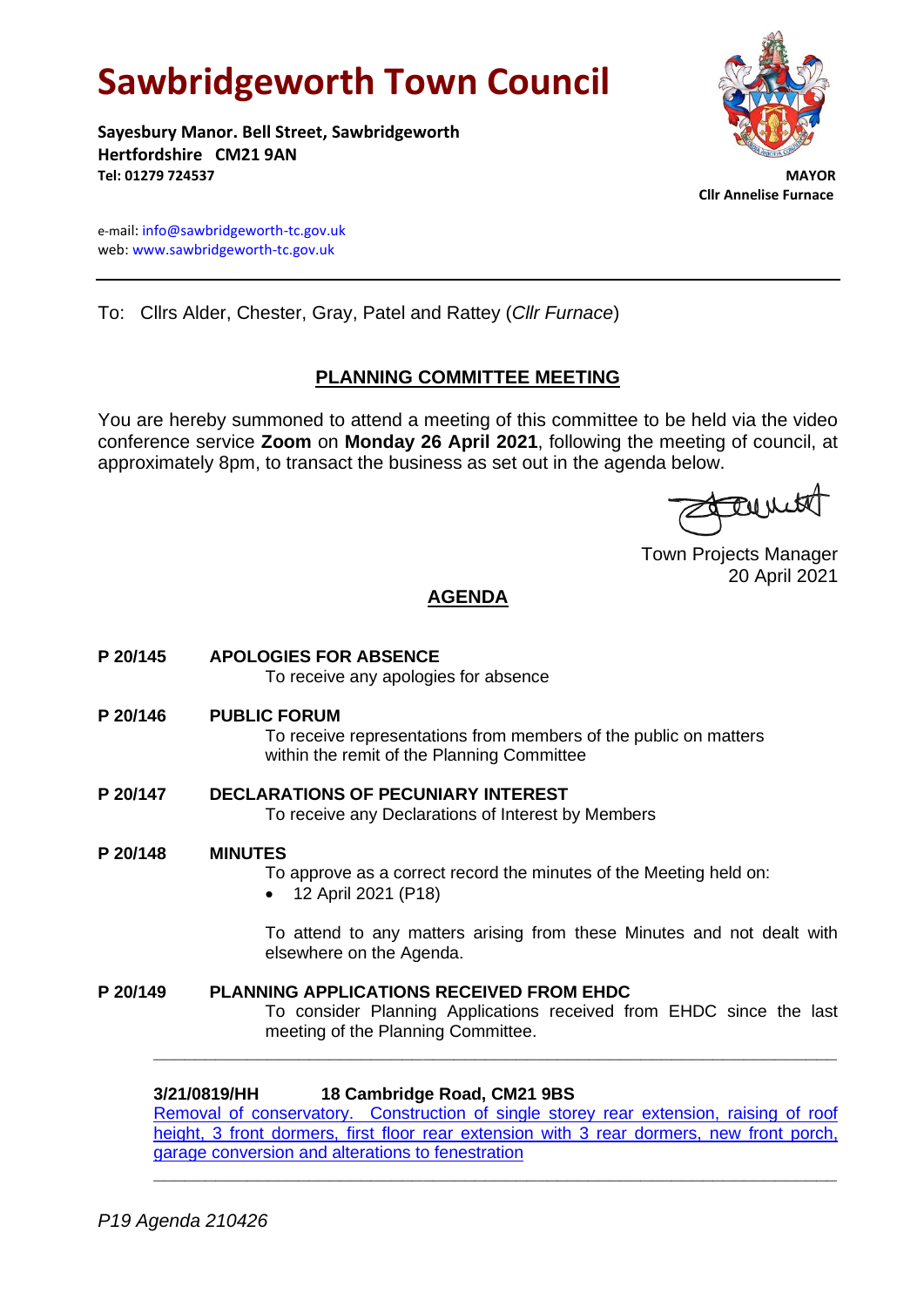#### **3/21/0833/HH 4 Rowney Wood, CM21 0HR**

Demolition [of garage. Two storey side extension incorporating Juliet](https://publicaccess.eastherts.gov.uk/online-applications/applicationDetails.do?activeTab=documents&keyVal=QQQKG5GLLT400) balcony and single [storey rear extension with roof lanterns](https://publicaccess.eastherts.gov.uk/online-applications/applicationDetails.do?activeTab=documents&keyVal=QQQKG5GLLT400)

**\_\_\_\_\_\_\_\_\_\_\_\_\_\_\_\_\_\_\_\_\_\_\_\_\_\_\_\_\_\_\_\_\_\_\_\_\_\_\_\_\_\_\_\_\_\_\_\_\_\_\_\_\_\_\_\_\_\_\_\_\_\_\_\_\_\_**

**\_\_\_\_\_\_\_\_\_\_\_\_\_\_\_\_\_\_\_\_\_\_\_\_\_\_\_\_\_\_\_\_\_\_\_\_\_\_\_\_\_\_\_\_\_\_\_\_\_\_\_\_\_\_\_\_\_\_\_\_\_\_\_\_\_\_**

**\_\_\_\_\_\_\_\_\_\_\_\_\_\_\_\_\_\_\_\_\_\_\_\_\_\_\_\_\_\_\_\_\_\_\_\_\_\_\_\_\_\_\_\_\_\_\_\_\_\_\_\_\_\_\_\_\_\_\_\_\_\_\_\_\_\_\_\_\_\_\_\_**

#### **3/21/0879/HH 10 Knight Street, CM21 9AT**

[Insertion of roof lantern](https://publicaccess.eastherts.gov.uk/online-applications/applicationDetails.do?activeTab=documents&keyVal=QR52MPGLLWR00) to rear extension

#### **3/21/0893/FUL 7 Pishiobury Drive, CM21 0AD**

[Demolition of existing house and construction of one 2 storey detached house with](https://publicaccess.eastherts.gov.uk/online-applications/applicationDetails.do?activeTab=documents&keyVal=QR6PPXGL04O00)  [basement, loft bedrooms, two balconies to rear first floor; detached garage and front](https://publicaccess.eastherts.gov.uk/online-applications/applicationDetails.do?activeTab=documents&keyVal=QR6PPXGL04O00) [entrance gates](https://publicaccess.eastherts.gov.uk/online-applications/applicationDetails.do?activeTab=documents&keyVal=QR6PPXGL04O00)

**\_\_\_\_\_\_\_\_\_\_\_\_\_\_\_\_\_\_\_\_\_\_\_\_\_\_\_\_\_\_\_\_\_\_\_\_\_\_\_\_\_\_\_\_\_\_\_\_\_\_\_\_\_\_\_\_\_\_\_\_\_\_\_\_\_\_**

#### **3/21/0898/HH 1 Oram Court, London Road, Spellbrook**

[Single storey rear extension, one roof light to rear elevation and front entrance canopy roof](https://publicaccess.eastherts.gov.uk/online-applications/applicationDetails.do?activeTab=documents&keyVal=QR78FWGLLXL00) **\_\_\_\_\_\_\_\_\_\_\_\_\_\_\_\_\_\_\_\_\_\_\_\_\_\_\_\_\_\_\_\_\_\_\_\_\_\_\_\_\_\_\_\_\_\_\_\_\_\_\_\_\_\_\_\_\_\_\_\_\_\_\_\_\_\_**

#### **3/21/0923/HH Spring Cottage, 22A Spellbrook Lane West, Spellbrook** [Single storey rear extension with roof lantern](https://publicaccess.eastherts.gov.uk/online-applications/applicationDetails.do?activeTab=documents&keyVal=QRAMMFGLLYZ00)

#### **3/21/0949/VAR Farlea Spellbrook Lane West, Spellbrook**

[Variation of condition 2 \(approved plans\)](https://publicaccess.eastherts.gov.uk/online-applications/applicationDetails.do?activeTab=documents&keyVal=QRHQ8MGLM1100) of planning permission: 3/20/1955/FUL – [Erection of 1, 5 bedroomed dwelling and detached garage, with the provision of a new](https://publicaccess.eastherts.gov.uk/online-applications/applicationDetails.do?activeTab=documents&keyVal=QRHQ8MGLM1100)  [access and an amended internal track](https://publicaccess.eastherts.gov.uk/online-applications/applicationDetails.do?activeTab=documents&keyVal=QRHQ8MGLM1100)

**\_\_\_\_\_\_\_\_\_\_\_\_\_\_\_\_\_\_\_\_\_\_\_\_\_\_\_\_\_\_\_\_\_\_\_\_\_\_\_\_\_\_\_\_\_\_\_\_\_\_\_\_\_\_\_\_\_\_\_\_\_\_\_\_\_\_**

**\_\_\_\_\_\_\_\_\_\_\_\_\_\_\_\_\_\_\_\_\_\_\_\_\_\_\_\_\_\_\_\_\_\_\_\_\_\_\_\_\_\_\_\_\_\_\_\_\_\_\_\_\_\_\_\_\_\_\_\_\_\_\_\_\_\_**

#### **3/21/0926/OUT Land Adjacent to Weeping Ash, 4 High Wych Road, CM21 0AZ** [Outline permission for single detached dwelling with detached double garage –](https://publicaccess.eastherts.gov.uk/online-applications/applicationDetails.do?activeTab=documents&keyVal=QRAXRHGLLZ600) all matters [reserved except for access, landscaping and layout](https://publicaccess.eastherts.gov.uk/online-applications/applicationDetails.do?activeTab=documents&keyVal=QRAXRHGLLZ600)

**\_\_\_\_\_\_\_\_\_\_\_\_\_\_\_\_\_\_\_\_\_\_\_\_\_\_\_\_\_\_\_\_\_\_\_\_\_\_\_\_\_\_\_\_\_\_\_\_\_\_\_\_\_\_\_\_\_\_\_\_\_\_\_\_\_\_**

**\_\_\_\_\_\_\_\_\_\_\_\_\_\_\_\_\_\_\_\_\_\_\_\_\_\_\_\_\_\_\_\_\_\_\_\_\_\_\_\_\_\_\_\_\_\_\_\_\_\_\_\_\_\_\_\_\_\_\_\_\_\_\_\_\_\_\_\_\_\_\_\_**

**\_\_\_\_\_\_\_\_\_\_\_\_\_\_\_\_\_\_\_\_\_\_\_\_\_\_\_\_\_\_\_\_\_\_\_\_\_\_\_\_\_\_\_\_\_\_\_\_\_\_\_\_\_\_\_\_\_\_\_\_\_\_\_\_\_\_\_\_\_\_\_\_**

**\_\_\_\_\_\_\_\_\_\_\_\_\_\_\_\_\_\_\_\_\_\_\_\_\_\_\_\_\_\_\_\_\_\_\_\_\_\_\_\_\_\_\_\_\_\_\_\_\_\_\_\_\_\_\_\_\_\_\_\_\_\_\_\_\_\_**

**P 20/150 LATE PLANNING APPLICATIONS** To deal with Planning Applications received from EHDC following the Publication of this Agenda and received before 23 April 2021

# **P 20/151 PLANNING DECISIONS MADE BY EHDC**

To receive Planning Decisions from EHDC.

#### **3/20/1864/HH 94 Station Road, CM21 9JY**

Extension of dropped kerbs to both sides at the front of the property **STC Comment:** No objection *EHDC Decision:* Granted

#### **3/21/0125/HH 22 Yewlands, CM21 9NP**

Demolition of porch. Single storey front, side and rear extensions *STC Comment:* No objection *EHDC Decision:* Granted